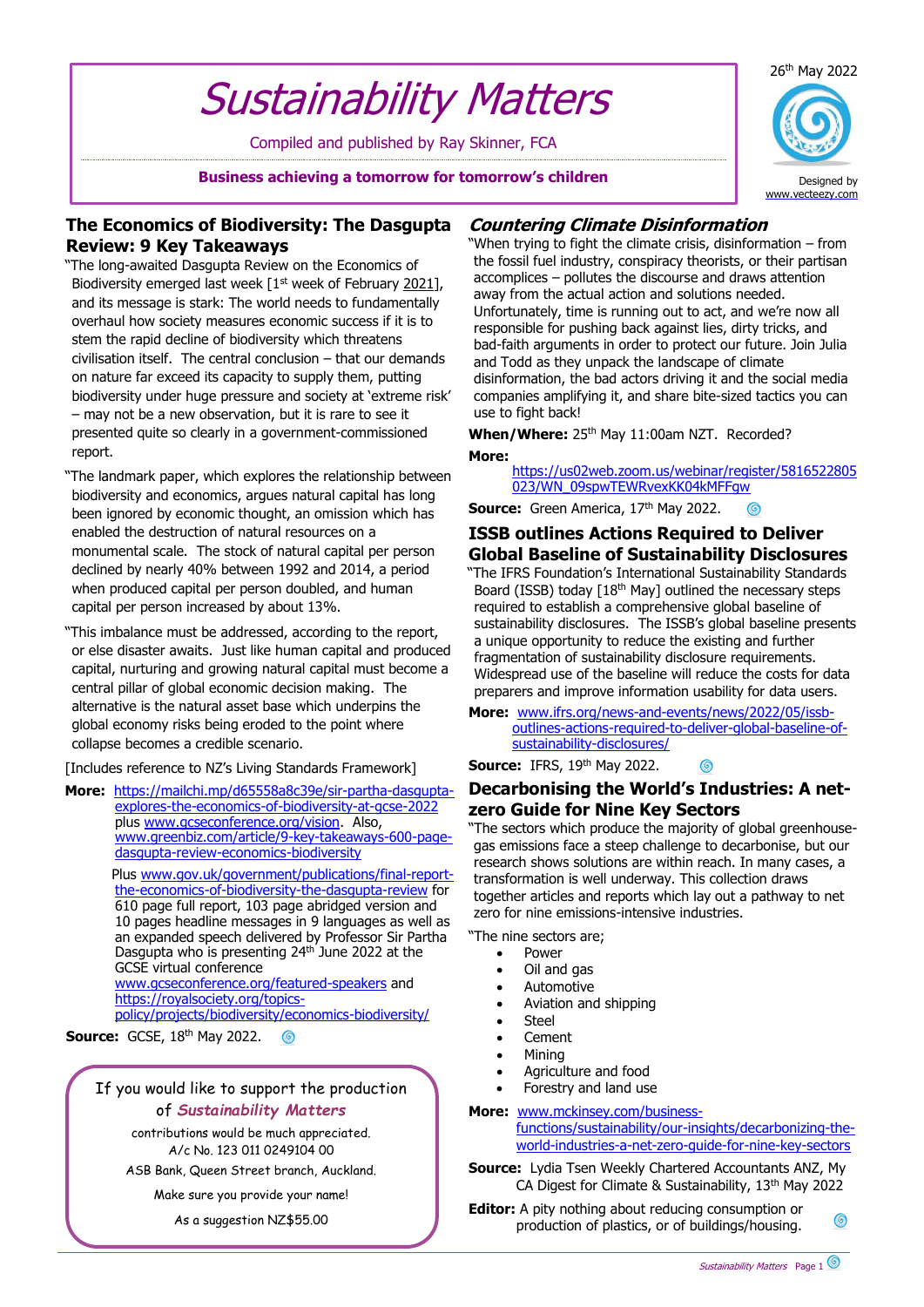## **Generation Dread: Finding Purpose in an Age of Climate Crisis**

"Climate and environment-related fears and anxieties are on the rise everywhere. As with any type of stress, eco-anxiety can lead to lead to burnout, avoidance, or a disturbance of daily functioning.

"In Generation Dread, Britt Wray seamlessly merges scientific knowledge with emotional insight to show how these intense feelings are a healthy response to the troubled state of the world. The first crucial step toward becoming an engaged steward of the planet is connecting with our climate emotions, seeing them as a sign of humanity, and learning how to live with them. We have to face and value ecoanxiety, Wray argues, before we can conquer the deeply ingrained, widespread reactions of denial and disavowal which have led humanity to this alarming period of ecological decline. …..

"Generation Dread brilliantly illuminates how we can learn from the past, from our own emotions, and from each other to survive – and even thrive – in a changing world.

**More:** [www.goodreads.com/book/show/58678656](http://www.goodreads.com/book/show/58678656-generation-dread) [generation-dread](http://www.goodreads.com/book/show/58678656-generation-dread) 296 pages, May 2022

Kurtis Baute: 'I've read 26 books so far this year, and this was by far the most impactful for me.

"It is at once impassioned and considered, heart-breaking and inspiring. As someone who works full-time on climate, Wray put so many thoughts I've been having over the last few years into words, named many of the things I've been puzzling over, and gave answers to questions that have kept me up at night. Whether it's how to talk to kids about climate change, figuring out how to cope with the crisis emotionally, or trying to figure out ways to build more resilient communities around climate, this book is an excellent guide.

"I just put it down and am already sure I will reread this book multiple times over the coming years. I am so grateful it exists.

[www.resilience.org/stories/2022-05-23/what-could](http://www.resilience.org/stories/2022-05-23/what-could-possibly-go-right-episode-80-britt-wray)[possibly-go-right-episode-80-britt-wray](http://www.resilience.org/stories/2022-05-23/what-could-possibly-go-right-episode-80-britt-wray) 47:23 plus transcript.

**Source: Post Carbon Institute, 24th May 2022.**  $\circledcirc$ 

## **Sustainability Media Academy for Asian Journalists Unveiled**

"With blistering heatwaves and catastrophic typhoons becoming more frequent than ever in Asia, there is growing demand for information about climate change from the world's most natural disaster-prone region.

- "According to a survey about climate change communication conducted by social technology company Meta in partnership with Yale University in 2021, a majority of respondents from the region want to gain more knowledge about the devastating effects of global warming.
- "To help people better understand such complex issues, EB Impact, the sister non-profit …... of sustainability media organisation Eco-Business, in partnership with Meta, has launched a new platform, the Sustainability Media Academy.
- "The academy is aimed at providing a first-of-its-kind training platform to equip journalists and content creators across the region with skills to report on climate change and sustainability. …

## Applications close: 20<sup>th</sup> June 2022

**More:** [www.eco-business.com/news/eb-impact-unveils-new](http://www.eco-business.com/news/eb-impact-unveils-new-sustainability-media-academy-for-asian-journalists/)[sustainability-media-academy-for-asian-journalists/](http://www.eco-business.com/news/eb-impact-unveils-new-sustainability-media-academy-for-asian-journalists/) plus [www.ebimpact.org/programmes/sustainability](http://www.ebimpact.org/programmes/sustainability-media-academy)[media-academy](http://www.ebimpact.org/programmes/sustainability-media-academy)

## **Source: EB Impact, 24th May 2022**

**Editor:** If the course is not available to those in NZ, perhaps there is a case for the gap to be plugged. G

# **Our Thriving City**

"If you are inspired by the future of Tāmaki Makaurau and the opportunities which will present themselves as we tackle the climate crisis then this is a day you don't want to miss! A creative day where you will get the chance to learn, grow and develop your regenerative capability through case studies and group collaboration.

- Explorations with Johnnie Freeland
- Keynote speaker Bill Reed from Regenesis Group
- Mauri Ora Compass with Amanda Yates, AUT
- Inspiring regenerative case studies from Tāmaki Makaurau
- Healthy Materials Showcase

When/Where: 8.30am-6.00pm Thurs 28<sup>th</sup> July. Auckland **More:** <https://ourthrivingcity.co.nz/events/#OurThrivingCity> **Source:** Jerome Partington, Our Thriving City, 23rd May.

## **That's Wild: Ants as Architects and Engineers**

"An ant's brain has only 250,000 neurons, compared to the human average of 86 billion. But they sure know how to use them. These tiny marvels of cooperation can build bridges and rafts with no blueprints at all  $-$  using only their own bodies and without training.

**More:** [www.sciencealert.com/watch-industrious-ants-use](http://www.sciencealert.com/watch-industrious-ants-use-tools-and-cooperation-in-an-impressive-feat-of-civil-engineering)[tools-and-cooperation-in-an-impressive-feat-of-civil](http://www.sciencealert.com/watch-industrious-ants-use-tools-and-cooperation-in-an-impressive-feat-of-civil-engineering)[engineering](http://www.sciencealert.com/watch-industrious-ants-use-tools-and-cooperation-in-an-impressive-feat-of-civil-engineering)

**Source:** Center for Biological Diversity, 20<sup>th</sup> May 2022 **Editor:** Stunning photos.

## **Step-by-step Guides for Nature Regeneration**

"The Sustainable Business Network (SBN) website now has free 'shovel ready' guides for nature regeneration. They're perfect for businesses, farmers, growers, and rural landowners ready to do their bit.

"For businesses the online pathways provide step-by-step advice on how to reduce an organsiation's impact on nature, invest wisely in nature-based projects, volunteer staff time and skills and create small nature refuges on business premises. There's also material on how to get involved in restoring urban waterways and weed and predator control.

- "The DIY resources for farmers and growers cover a range of actions, including caring for bush blocks, replanting waterways and wetlands, creating wildlife corridors, and weed and predator control.
- "We've used the experience and expertise in our network to curate all the key information into one place. We've linked that to the best of what's already available.
- "This makes it easy to get started in the right way, with everything you need at your fingertips. ….

#### **More:** [https://mailchi.mp/sustainable/new-year-greater](https://mailchi.mp/sustainable/new-year-greater-urgency-877213)[urgency-877213](https://mailchi.mp/sustainable/new-year-greater-urgency-877213) plus [https://sustainable.org.nz/start](https://sustainable.org.nz/start-regenerating-nature)[regenerating-nature](https://sustainable.org.nz/start-regenerating-nature)

## **Source: SBN, 19th May 2022**

**Editor:** Provides 12 guides covering a range of topics – there is likely at least one which you could use. 6

# **How the Cult of Productivity Torpedoes Sustainability and Equity**

"CrazyTown Episode 56: Welcome to the dehumanising world of scientific management, where business gurus and middle managers view workers as resources, and where a cult-like devotion to productivity has invaded almost all facets of daily life. From fairy tales about strapping steel workers who put CrossFit champions to shame, to the plight of Amazon warehouse workers who can't even get a bathroom break, we've got stories which expose the dark side of the efficiency fetish. Grab your stopwatch and a pee bottle so you can listen to this episode as efficiently as possible!

#### **More:** [www.postcarbon.org/crazytown/episode-56](http://www.postcarbon.org/crazytown/episode-56) Audio 53:53, plus transcript  $\odot$

**Source:** Post Carbon Institute, 19th May 2022.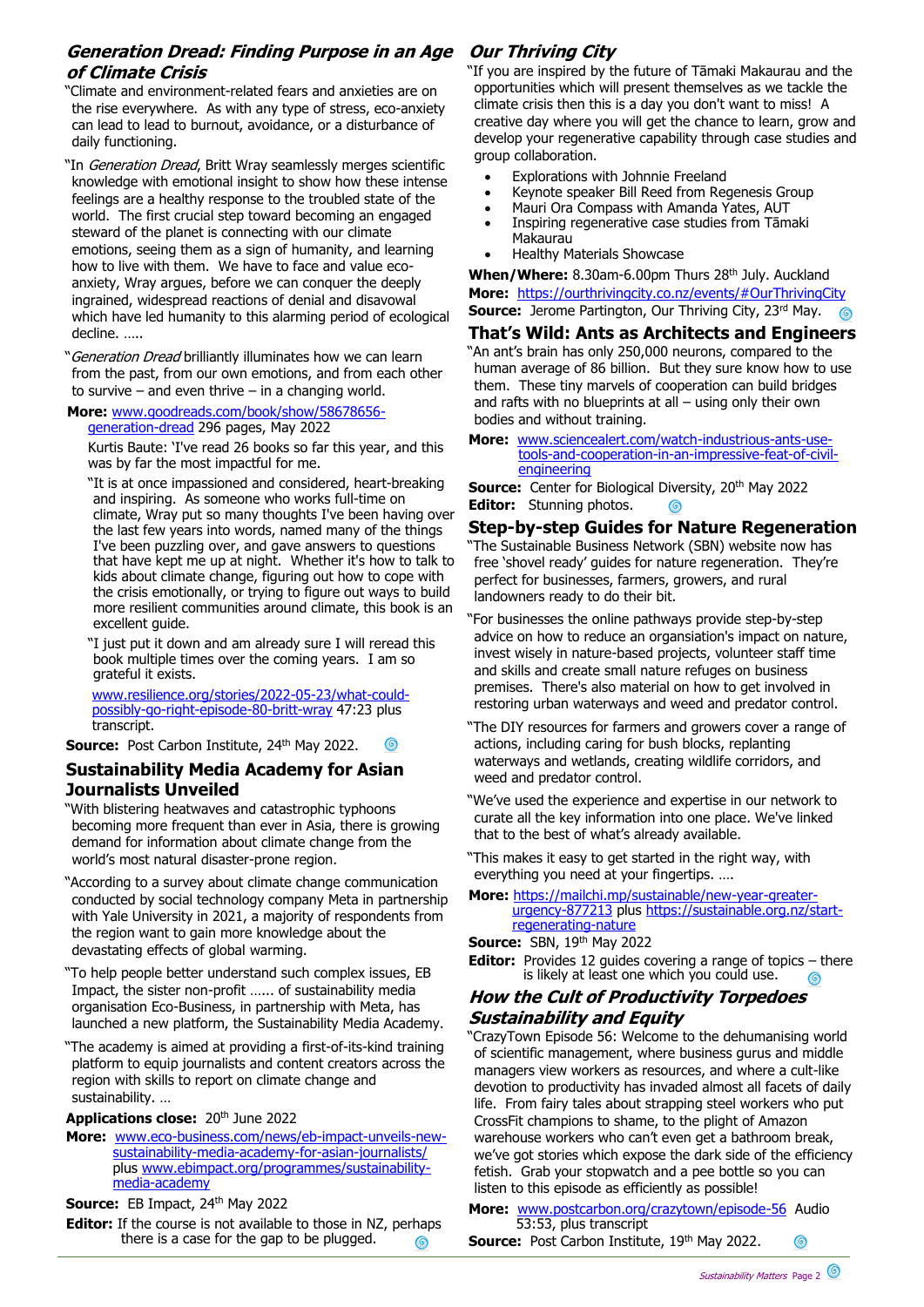## **VanCity: Products and Services to Address Climate Change**

The following is from page 20 of Vacity's 2021 annual report amongst much else from this leading Canadian bank which is a co-operative with more than 550,000 member-owners, and 54 branches;

"In general, our lending and investment portfolios grew over the past year. Overall, absolute scope 1 and 2 emissions decreased by around 3% for project finance, mortgages and loans combined, and increased by around 8% for managed client investments in liquid equity. Of note is absolute emissions related to business loans decreased by 15% despite moderate loan growth. This was due in part to a relatively large loan provided to a manufacturing company being paid off, decreasing emissions significantly. Similarly, emissions related to managed client investments in Inhance SRI (responsible investment) mutual funds grew by just 9% compared to portfolio growth of 60%. The likely explanation is material fluctuations in the market value of investee companies, which can affect how much emissions are attributed to Vancity, as well as actual or estimated investee emissions.'

## **More:**

### [www.vancity.com/AboutVancity/GovernanceAndLeaders](http://www.vancity.com/AboutVancity/GovernanceAndLeadership/OurReports/) [hip/OurReports/](http://www.vancity.com/AboutVancity/GovernanceAndLeadership/OurReports/)

Source: ReportAlert, 13<sup>th</sup> May 2022.

# **DEGROWTH – Persuading the Unpersuadable to Think the Unthinkable**

"Degrowth is a powerful new $**$  idea for an alternative 21 $st$ century economy. However, in the majority of people's eyes in business, government and civil society, degrowth is too radical to work, and we need only progress the economy we have, turning growth to green growth. But isn't there a chance green growth could fail, so shouldn't they at least consider an alternative?

"The degrowth field mission is to persuade the unpersuadable to think about the unthinkable. Jennifer Wilkins explains the degrowth paradigm shift and why it is so important to talk to business people about degrowth using their language.

**When/Where:** 7:00 - 8:30pm, 1<sup>st</sup> June. Online **More:**

[www.ourclimatedeclaration.org.nz/degrowth\\_persuadin](http://www.ourclimatedeclaration.org.nz/degrowth_persuading_the_unpersuadable_to_think_the_unthinkable) [g\\_the\\_unpersuadable\\_to\\_think\\_the\\_unthinkable](http://www.ourclimatedeclaration.org.nz/degrowth_persuading_the_unpersuadable_to_think_the_unthinkable) plus [www.ourclimatedeclaration.org.nz/upcoming\\_webinars](http://www.ourclimatedeclaration.org.nz/upcoming_webinars)

**Source:** Our Climate Declaration, 13<sup>th</sup> May 2022.

**Editor:** \*\* Perhaps not new as the idea has been around since before 2008. ര

## **Future Thinker of the Year 2022 Awards**

"The NZGBC Future Thinker of the Year 2022 is someone who has demonstrated environmental knowledge and leadership. This could be from their participation in activities, research, or their work achievements. The four Finalists will present on the evening and the final winner will be announced.

"We are thrilled to announce the six shortlisted applicants for this year's Future Thinker of the Year. There was a brilliant pool of applicants this year with some incredible passion on display, and mahi being done out there in our universities, institutions and workplaces.

"Meet the six who have been shortlisted, all of whom have now put forward a short video sharing their ideas for a more sustainable built environment.

**When/Where:** 5:30 – 8:00 pm, 26<sup>th</sup> May 2022. Auckland

**More:** [www.nzgbc.org.nz/Story?Action=View&Story\\_id=763](http://www.nzgbc.org.nz/Story?Action=View&Story_id=763) has notes supplied by each of the six, plus brief videos of these very talented individuals [www.nzgbc.org.nz/FutureThinkerAwards](http://www.nzgbc.org.nz/FutureThinkerAwards)

**Source: NZGBC, 12<sup>th</sup> May 2022.**  $\circledS$ 

# **CA ANZ Surveys Members About Climate**

"The 2022 results from Chartered Accountants Australia and New Zealand's (CA ANZ) annual climate survey are in and it has found 79% of members are supportive of CA ANZ taking an active role in advocating on climate-related matters, up 12% from 2021.

"Undertaken between 22<sup>nd</sup> February and 8<sup>th</sup> March 2022, the survey received input from 961 members and was extended to the full membership base for the first time, including provisional members, rather than focused to the Member Insights Panel.

- "Members report the severity of climate-related impacts on their organisations is increasing, with a jump of 6% of members rating the impact as high severity  $(≥8)$ .
- "CA ANZ Business Reform Leader Karen McWilliams says 'This reflects the growing awareness of climate and environmental related issues amongst the membership'.

"As members look to upskill in this space, CA ANZ will continue to provide support through education and advocacy activities. This includes liaising with regulators and other stakeholders on the role the accounting profession plays in supporting a just transition, as well as developing a range of informative resources and events such as our recent webinar on the International Sustainability Standards Board's consultation on draft sustainability and climate standards.

- "CA ANZ is also supporting climate-related impacts by committing to its own action plan, which has a commitment to achieve net-zero greenhouse gas emissions.
- "Moving forward, and in light of the survey results and ongoing support from members, CA ANZ will continue to be an advocate for, and supporter of, a just transition to lowemissions economies.
- **More:** [www.charteredaccountantsanz.com/news-and](http://www.charteredaccountantsanz.com/news-and-analysis/insights/research-and-insights/2022-climate-survey)[analysis/insights/research-and-insights/2022-climate](http://www.charteredaccountantsanz.com/news-and-analysis/insights/research-and-insights/2022-climate-survey)[survey](http://www.charteredaccountantsanz.com/news-and-analysis/insights/research-and-insights/2022-climate-survey) and [www.acuitymag.com/business/climate-risk](http://www.acuitymag.com/business/climate-risk-is-back-on-the-agenda)[is-back-on-the-agenda](http://www.acuitymag.com/business/climate-risk-is-back-on-the-agenda)

**Source:** CA ANZ Member Insights Panel, 24<sup>th</sup> May 2022.

## **Costs and Benefits of Climate-Related Disclosure Activities by Corporate Issuers and Institutional Investors**

"The SustainAbility Institute by ERM ('ERM') conducted a survey of corporate issuers and institutional investors to understand what U.S. private sector organisations currently spend measuring and managing climate-related disclosure activities.

"The survey was conducted February-March 2022. Ceres and Persefoni commissioned the survey to help inform mandatory and voluntary climate disclosure guidelines and methods being developed by regulators, standard setters, and individual firms. Specifically, the survey findings are intended to inform discussions related to the US Securities and Exchange Commission's (SEC) recent proposed Rules on Enhancement and Standardization of Climate-Related Disclosures for Investors.

"Given the ERM survey aimed to assess a broad range of corporate costs connected to climate-related disclosure activities, and because the survey was designed before the draft SEC rule was released, the survey included cost categories not strictly aligned with potential SEC disclosure requirements …..

- **More:** [www.sustainability.com/thinking/costs-and-benefits](http://www.sustainability.com/thinking/costs-and-benefits-of-climate-related-disclosure-activities-by-corporate-issuers-and-institutional-investors)[of-climate-related-disclosure-activities-by-corporate](http://www.sustainability.com/thinking/costs-and-benefits-of-climate-related-disclosure-activities-by-corporate-issuers-and-institutional-investors)[issuers-and-institutional-investors](http://www.sustainability.com/thinking/costs-and-benefits-of-climate-related-disclosure-activities-by-corporate-issuers-and-institutional-investors)
- **Source:** The SustainAbility Institute, 20<sup>th</sup> May 2022.
- **Editor:** It might be useful for a NZ study to be performed of costs being incurred by those which are currently reporting using the various current frameworks.

 $\circledcirc$